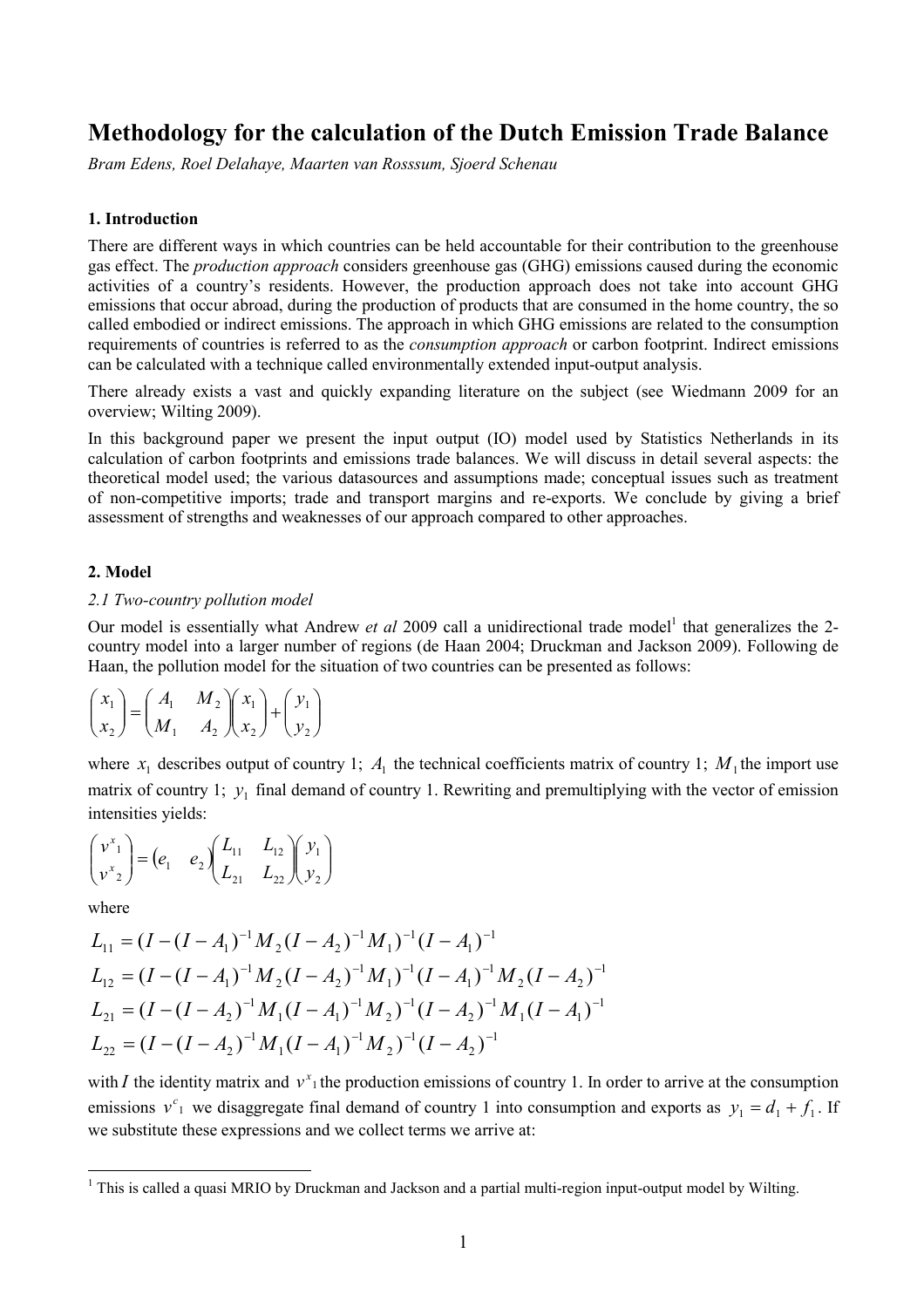$$
v^{c_1} = (e_1 L_{11} + e_2 L_{21})d_1 + (e_1 L_{12} + e_2 L_{22})f_2
$$

If we now make the assumption that  $M_2 = 0$  (the "small country assumption") that is that Dutch exports are small compared to total output of the rest of the world, our expressions simplify significantly and we obtain:

$$
v^{c_1} = \underbrace{e_1(I - A_1)^{-1}d_1}_{FD\_D} + \underbrace{e_2(I - A_2)^{-1}M_1(I - A_1)^{-1}d_1}_{FD\_lic} + \underbrace{e_2(I - A_2)^{-1}f_2}_{FD\_lf}
$$
 [1]

The first term FD\_D presents the indirect domestic emissions behind final consumption, the second term FD Iic presents indirect foreign emissions in order to satisfy intermediate demand for goods destined for final consumption and the third term FD\_If gives indirect foreign emissions in order to produce goods and services that go directly to final consumption.

#### *2.2 Generalization to multi-regions*

If we now generalize the model defined above towards the multi region situation, the indirect emissions behind the i-th final demand category (households, government, inventories, investments, exports) can be expressed as follows:

$$
v_1^{i,g} = e^{1,g} \, (I - A_D)^{-1} \, y^i \, k + \sum_{z=2}^{18} e^{1,g} \, k \, (I - A_Z)^{-1} \, M^z \, (I - A_D)^{-1} \, y^i \, k + \sum_{z=2}^{18} e^g \, k \, (I - A^d)^{-1} \, i^{i,z} \, k \tag{2}
$$

where $^2$ 

 $e^{1,q}$ <sub>*k*</sub> the vector of emission coefficients by country *z* by industry  $k$  for greenhouse gas  $g$  (we distinguish  $CO<sub>2</sub>$ , N<sub>2</sub>O, CH<sub>4</sub> and total GHGs);

 $A_Z$  the technical coefficients matrix for region z;  $(I - A_Z)^{-1}$  is the Leontief inverse;

*M*, the import use matrix for imports from region z to region 1;

 $v^i{}_k$ final demand by i-th category by industry; NB: in the 2-country model above  $d_1$  excludes exports.

 $i^{i,z}$ final demand by i-th category by industry for all regions;

We impose that  $A_z = A_D + M_T$  where  $M_T$  is the total import use matrix. This implies that there is trade between regions, but that this trade is estimated by the domestic technology assumption. By contrast, Druckman and Jackson (2009) appear to assume that  $A<sub>Z</sub> = A<sub>D</sub>$ , which would underestimate the indirect emissions that occur abroad as it "cuts" the production chain after the second step.<sup>3</sup> Arguably, for a country like the Netherlands which is a large importer (although we exclue re-exports), this assumption may lead to an overestimate of indirect emissions compared to MRIO estimates that explictly take interregional trade into account.

The main reason, however to estimate trade by the domestic technology assumption is, that in the limit our model reduces to a single region IO model. This is a property that we exploit when doing cross-sectional analysis to isloate drivers of emissions trade balance.

#### **3 Methodology and data sources**

We will now discuss the the data sources as well as methods used in applying our IO model. Figure 1 shows a schematic of an IO table in which we distinguish between the intermediate demand block ZD; the final demand block YD and a row of imports.

<sup>&</sup>lt;sup>2</sup> The convention is that capital letters indicate matrixes, and lower case letters indicate vectors. Vector subscripts are made explicit to indicate that we use an industry breakdown. Matrix subscripts are suppressed. Superscripts note regions as well as additional degrees of freedom such as choice of green house gas.

<sup>&</sup>lt;sup>3</sup> According to Druckman and Jackson, their estimates are slighly lower than estimates from MRIO studies.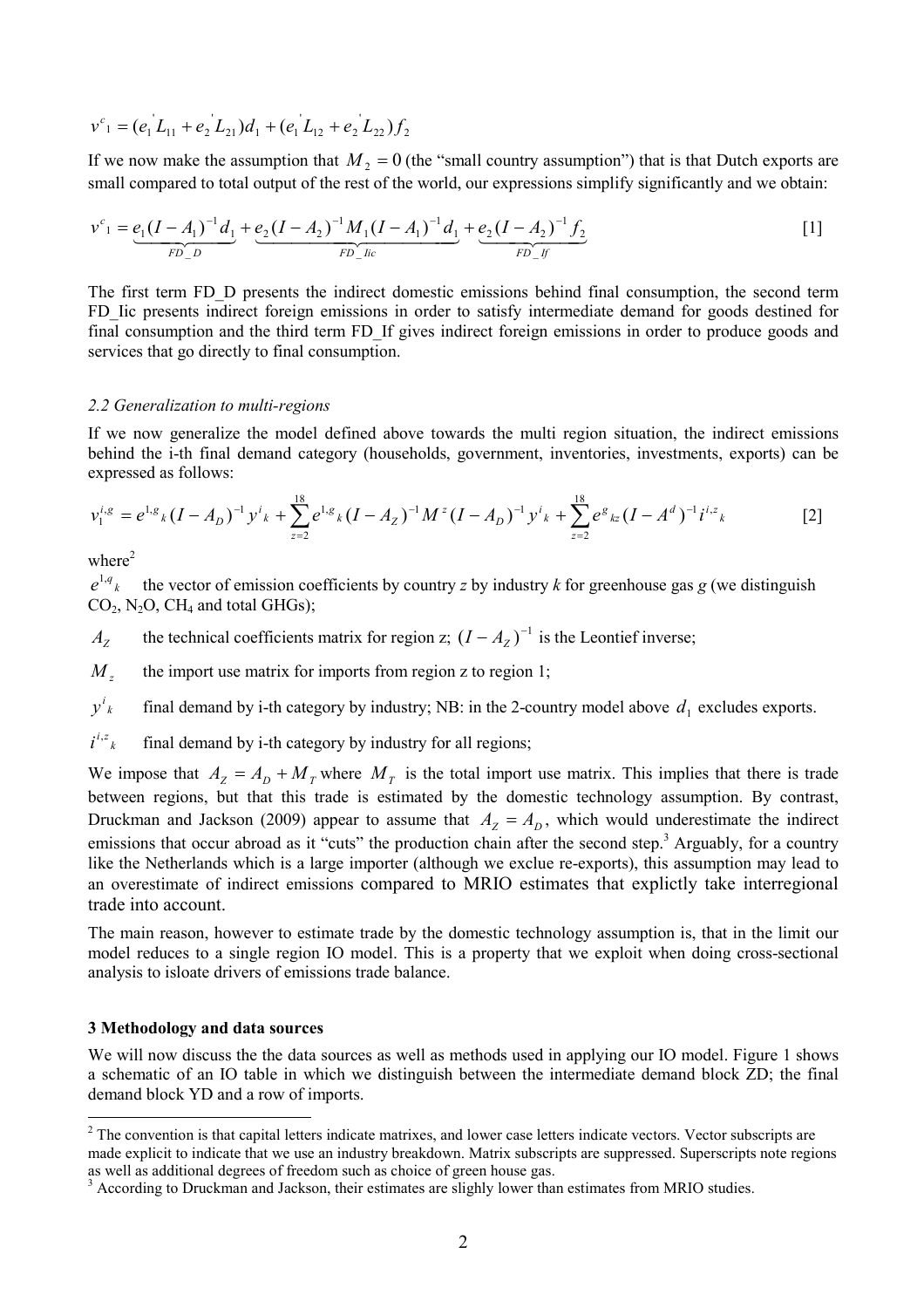# **Figure 1: Disaggregation of IO table into import and export regions**



# *3.1 Disaggregating imports of the IO table into regions*

The main objectives of the chosen methodology are to ensure consistency with National accounts data and principles as well as with data from the environmental accounts. As is well-known there are several differences conceptual between international trade statistics which in principle follow the cross-border principle and the National accounts that are based on the residence principle. These differences are for instance due to merchanting, and goods sent abroad for processing. As a result different values for imports and exports and reported in trade statistics and in the Natinonal Accounts.

The following steps can are taken:

- First an IO tabel is compiled of the industry by industry type (60\*60) in current prices. To be precise, we distinguish in our IO table 58 industries as well as households in their productive capacity and a pseudo industry "margins" (see next section). Although a higher level of disaggregation of the IO table exists (maximum 118\*118 industries), we have chosen to bring the IO table to the level of detail available in our air emission accounts.
- The matrices M with import coefficients per region are constructed in such a way as to assure consistency with national accounts data. We use international trade statistics not for its levels, but only for calculating fractions of imports and exports for each imported product.
	- $\circ$  First, using international trade statistics on goods we calculate proportions for the 17 regions<sup>4</sup> that we distinguish in our model for each imported good.
	- o A similar procedure is followed for trade in services statistics (IMTS).
	- o Integration of both data sets is done in order to avoid double counting. For instance both computer services as well as computers are imported.
	- $\circ$  The number of different products that we use is dictated by the level of disaggregation that is available in the database from which the IO table is derived. We distinguish around 228 separate product groups.

<sup>4</sup> These regions are: Germany; Belgium; USA; UK; China; France; Russian Federation; Italy; Spain; Japan; Sweden; Eastern Europe; other Western; Africa; South and Middle America; other Asian; Middle East. See Annex II for an allocation of countries / areas to our chosen regional disaggregation.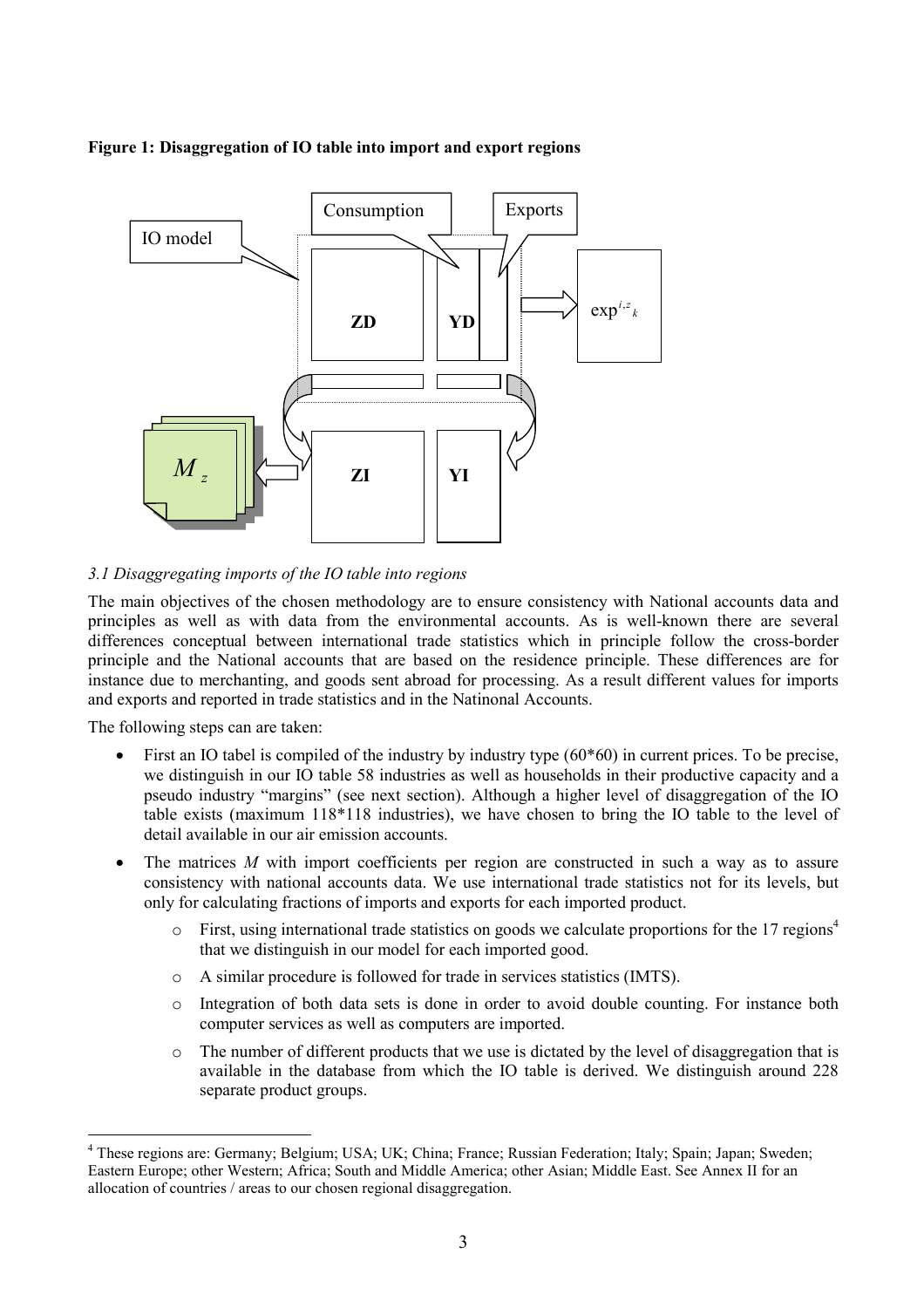- In a subsequent step, these fractions are multiplied with the national accounts import data per product. As a result we have import by industry (use) of each product disaggregated by region.
- In a final step, these import data on goods and services are allocated to supplying industries for each region individually. This is done by assuming that all trade partners have an identical production structure as the Netherlands. For instance, if a certain product X is produced by two different industries in proportion A/B than also the imported product X is assumed to be produced by the same ratio of industries.<sup>5</sup> However when also imports are used in the production of product X, these are not taken into account to avoid arriving in a regression. As a result the row of imports in our IO table is transformed in a square matrix ZI which is decomposed into the 17 different regions that we distinguish.
- The YI matrix which is subsequently decomposed in the  $i^{i,z}$  matrices is obtained in a similar way.

# *3.2 Disaggregating exports of the IO table into regions*

Likewise, also the exports are disaggregated into the 17 regions by industry using similar procedures as for imports i.e. based upon international trade in goods and services data. However, in case of exports we know exactly which industries produce what export products. The result is a matrix of 17 countries by 60 industries that decomposes the final demand vector of exports from the original IO table.

# *3.3 Emission coefficients*

Emission coefficients have been estimated for the year 2006 as well as 1996 for 17 regions, for the 60 industries that we distinguish in our air emission accounts, separately for  $CO_2$ , N<sub>2</sub>O, CH<sub>4</sub> and total GHGs. The emisison coefficients are defined as the total emissions divided by gross output in basic prices. As our IO table is in current prices, also the intensities are expressed in current prices.

- Regarding the emissions data, for most EU countries data from the air emisisons accounts from Eurostat have been used. For the non-European countries the most important data sources are: IEA database; UNFCCC database; and data obtained from Wilting<sup>6</sup>. For some countries additional sources have been used such as data available on National Statistical Institutes' (NSI) websites. Sources used for the estimation of gross output are: UN data; and other sources (NSIs). Finally, when emissions and output data were available for different years, output data has been extrapolated based on inflation estimates.
- The emission intensities have been estimated for 1996 and for 2006. They have been extrapolated to more recent years (e.g. 2009) by assuming that the development in intensities for foreign industries can be estimated by the changes that occurred for domestic industries.

# **4 Conceptual issues**

In this section we will briefly discuss several conceptual issues that are important when compiling footpirnts. These are the treatment of non-competing imports; treatment of transport margins and re-exports and the choice to present gross or net emission trade balances.

# *4.1 Treatment of non-competing imports*

In the Dutch IO table, one of the largest non-competing imports consists of imports of goods and services purchased by households abroad. This is due to the fact that the residenc principle is strictly adhered to. However there are no direct data sources that would allow a breakdown of these expenditures of Dutch tourists abroad across industries as in general inboudn tourism is better measured than outbound tourism. We assume: the following

<sup>&</sup>lt;sup>5</sup> In an earlier version, each product was assigned to one single industry.

<sup>6</sup> Personal correspondence.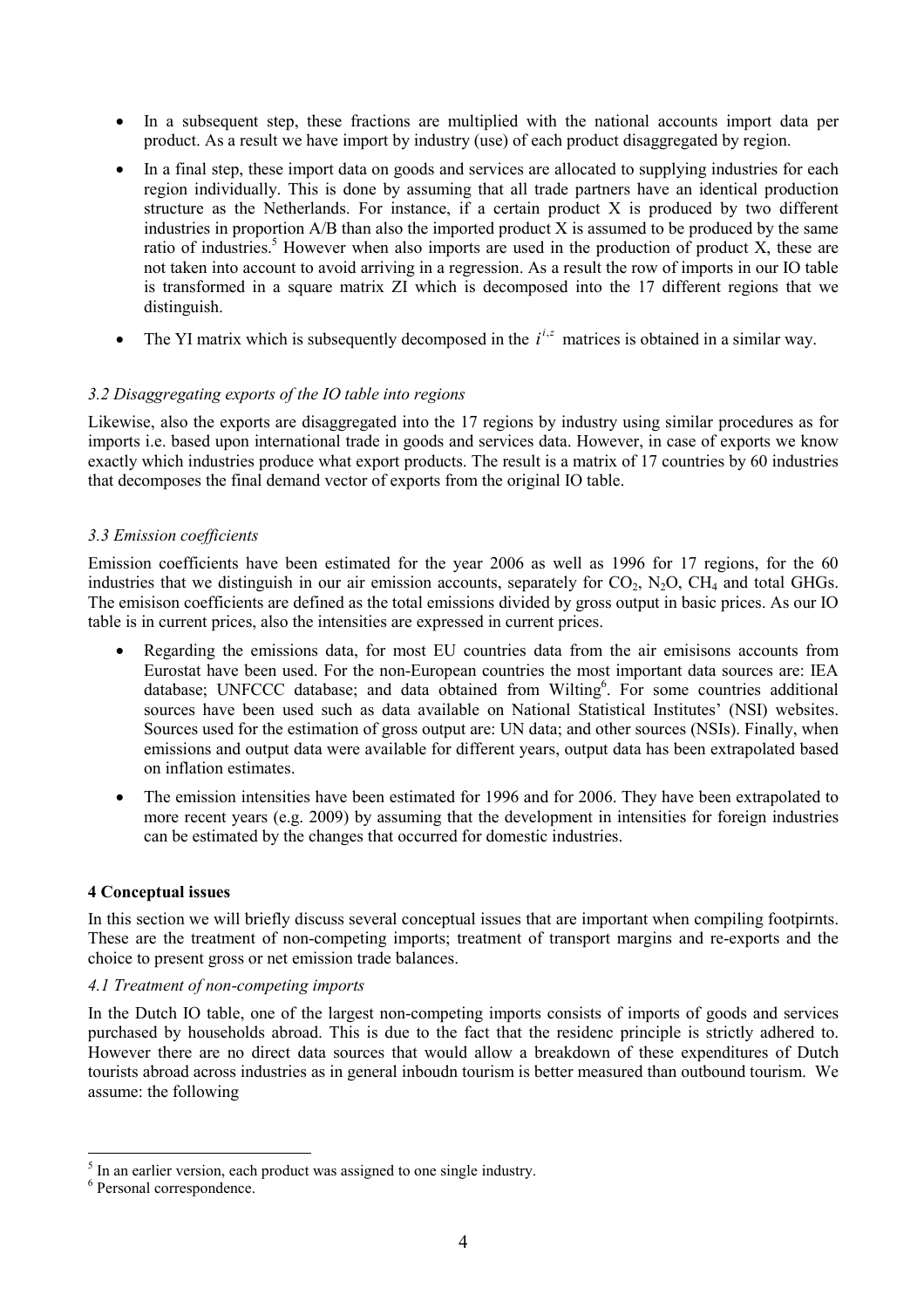- Expenditures by Dutch residents abroad follow the same breakdown as the expenditures of foreign tourists in the Netherlands.
- Secondly, total expenditures are distributed over regions based on tourism statistics, sepcfically, based upon the number of days spent on average in a particular country.

Other non-competing imports are assigned to one single producing industry. For instance tobacco is assigned to agriculture.

# *4.2 Treatment of transport margins*

Before the revision of 1987 transport and trade margins (in non self produced goods) were recorded in the IO table in a functional way. All trade activities regardless of the activity that produced them were allocated to the industry "trade". This would not cause any difficulties in performing environmentally extended IO analysis and emissions would be correctly attributed to final demand categories as long as all emissions inherent in trade and transport activities would be attributed to the trade industry.

Since the 1987 revision, the trade and transport margins are separately recorded in an additional row and column in the IO table. The reason is that starting with this this revision, all industries are functionally recorded, i.e. including their secondary activities. As a result, trade and transport margins that are produced as a secondary activity by a non trade industry are registered as a transaction from this non-trade industry to a final demand category "margins". The total of the final demand column is distributed via an extra row outside the intermediate demand block "margins"across intermediate and final demand categories. This is done on the basis of the intermediate use (final consumption) by these industries (final demand catgeories) of products on which these margins lie.

During the revision it was attempted to incorporate these margins by including them in the regular rows and columns. However due to data limitations this proved to be infeasible. The reason being, that we do not have accurate information regarding the destination of industry specific margins i.e. in which industries they should be booked as intermediate consumption.

Performing IO analysis therefore becomes more difficult as the standard intermediate block excludes transport activities. The solution that we found is the following:

- When constructig our IO table this final demand column margins as well as our fictional industry "margins"are pulled inside the intermediate demand block which therefore increase in size.
- The emission intensity of this fictional industry is set equal to 0. As final demand categories such as final consumption by household also consume margins (based on their consumption of goods and services), part of the indirect emissions attributed to households are from this fictional industry margins. This is due to the fact that the pseudo industry margins, although having a zero emission intensity itself, "receives" emissions due to its intermediate consumption of products from other industries that do have a non-zero emisison intensity.

# *4.3 Treatment of re-exports: gross and net approaches*

A third important issue when doing consumption based accounting is how one should define consumption. As we saw in our discussion of the 2-country pollution model, consumption is normally defined as the sum of all final demand categories excluding of exports (NB: including investments and changes in inventories). This appears to be the standard approach taken in the literature. There are however two cases that we need to distinguish:

• Imports that go directly to export. There is agreement that imports that are allocated directly to exports (the so-called re-exports) should be excluded. Especially for a small open economy as the Netherlands this makes a huge impact as around 50 percent of our trade consists of re-exports.7

 $<sup>7</sup>$  It is important to realize that re-exports (in Dutch wederuitvoer) is booked differently in international trade statistics</sup> than in National Accounts. In trade statistics one single value is reported, in national accounts re-exports in imports are lower than the value of re-exports in exports due to trade and transport margins.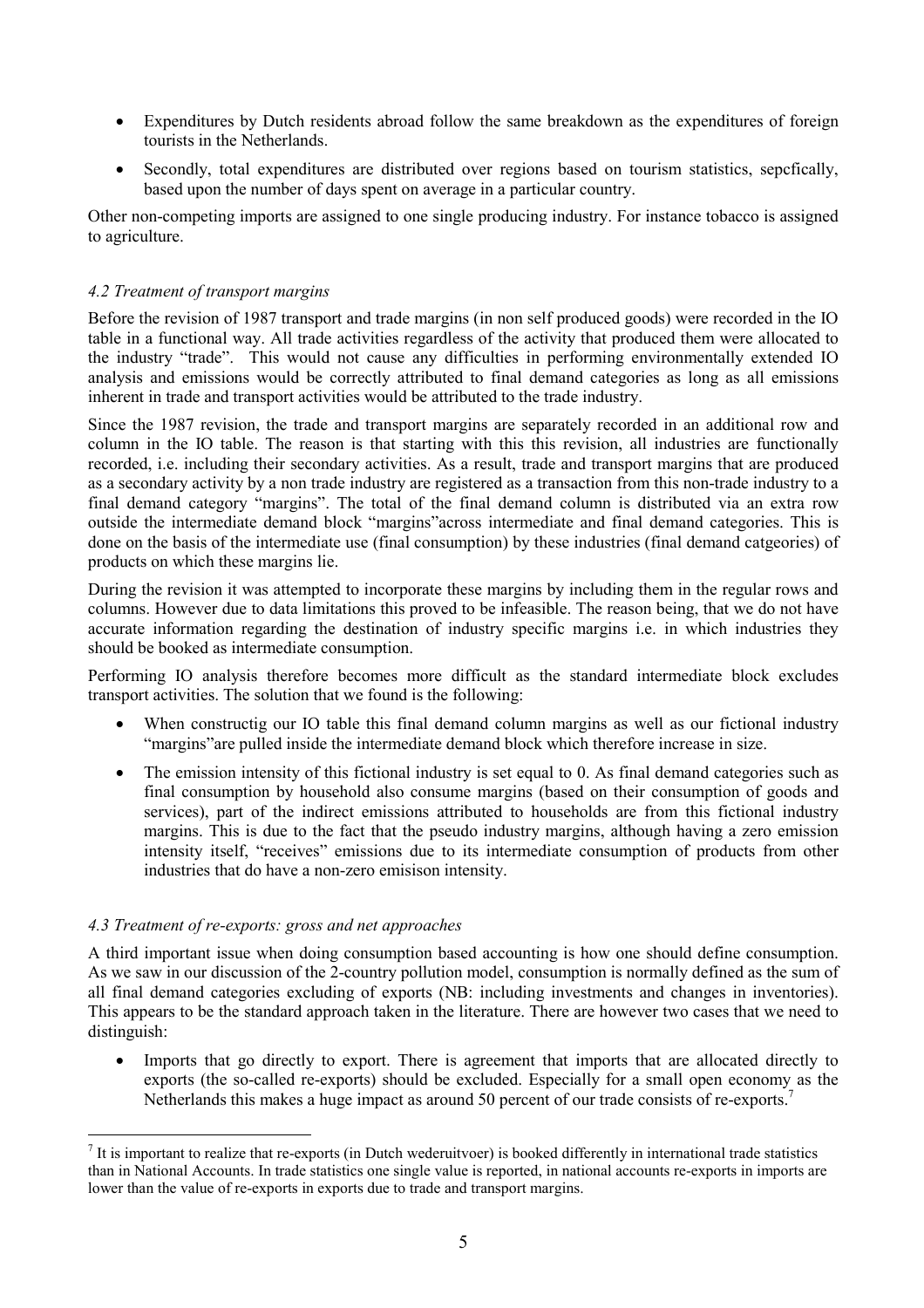• Import products first consumed by industries and subsequently going to final demand category export. As formula 2 shows, these emissions are represented by one of the columns of FD Iic.<sup>8</sup> We will call these emissions "indirect intermediate to export" emissions or IIE.

Should IIE be included in an emission trade balance? And if they are included, should they be included both at the import side as well as at the export side? Depending on the answers to the above questions, we differentiate between various approaches to attributing responsibility for emissions:

- Net approach: IIE emissions are excluded both on import and on export side:
- Gross approach: IIE emissions included in imports and exports; possibly also emissions included in re-exports;
- Mixed approach: IIE emissions included in imports, but not in exports.

The emission trade balance is usually defined as the difference between export emissions minus import emissions

$$
ETB = E - I \tag{3}
$$

A positive balance implies that we emit more in order to produce our exports than other countries emit in order to satisfy Dutch consumption. Now it can be easily seen that the net approach and the gross approach result in the same ETB as in the gross approach the same additional amount is added to both import as well as the export side. The mixed approach however results in higher import emissions and a more negative trade balance.

Each of these approaches has its own appeal. The mixed approach counts all import emissions regardless of whether they are destined eventually for consumption or exports. In line with the literature, and also in line with the results of MRIO models, we favor the net approach. The net approach is easier to interpret than the gross approach as the export emissions exclusively take place on Dutch territory and not as in the gross approach also partly abroad.<sup>9</sup>

# **5. Discussion**

It is feasible to compile an annual emission trade balance statistics that satisfies criteria of consistency with National Accounts data and principles, environmental accounts data and whose results are timely and reliable. However, as we have described in this paper, inherent in performing environmentally extended IO analysis are several assumptions regadring choice of model and methodology. In addition there are significant data limitations that may have a strong impact on the results especially concerning the measurement of emission intensities for foreign economies.

It is therefore important to provide an assessment of strengths and weaknesses of our method compared to other approaches:

- The model used is clearly inferior compared to comprehensive Multi Regional Input Output models that are better able to capture interregional trade. We have to introduce assumptions that may bias the results such as the domestic technology assumption. As a result indirect import emissions are less robust and dependent on these model assumptions.
- The strength of our methodology is that is fully consistent with national accounts concepts such as residence and national accounts data; this requires additional data sources such as tourism statistics that are normally not used in other approaches. Also the integration of trade in goods and services statistics provides value added.
- Estimation of indirect export emissions is highly accurate due to exact match between level of detail of the IO table and air emission accounts. Other approaches sometimes resort to the use of emission

<sup>8</sup> These can be expressed formally as  $\sum_{z=2}^{18} e^{s} k_z (I - A_z)^{-1} M_z (I - A_D)^{-1}$ 2  $(I - A_Z)^{-1} M_z (I - A_D)^{-1} Y_5$ *z*  $e^{g}$   $_{kz}(I - A_{Z})^{-1} M_{z}(I - A_{D})^{-1} Y_{5k}$ 

<sup>&</sup>lt;sup>9</sup> CBS 2009 was based on the gross approach. CBS 2008 showed results for both gross and net approach. In ealrier publications the gross approach included not only IIEs but also emissions embodied in re-exports.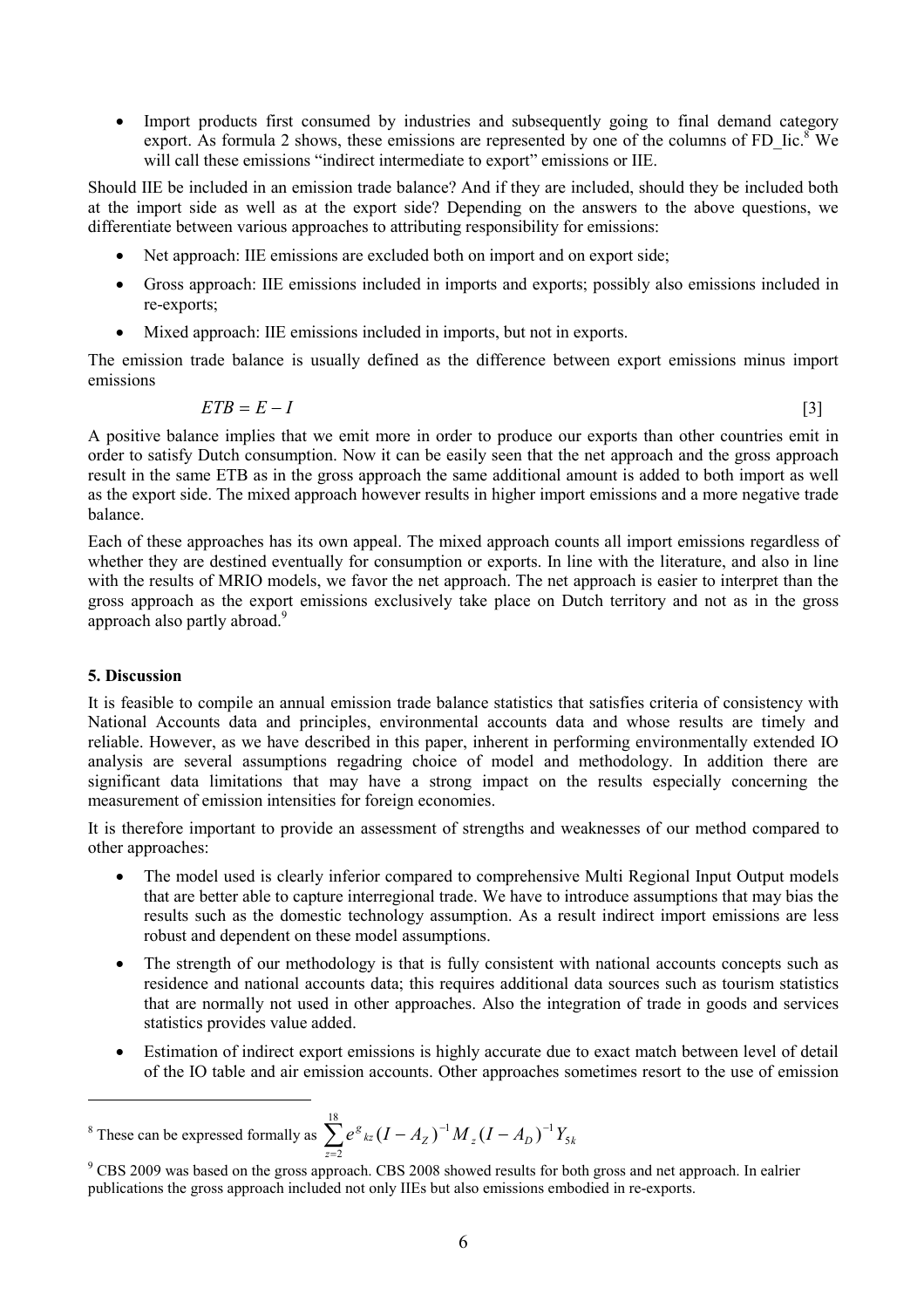inventory data that are however not based upon the residence concept and therefore deviate (Especially for a small open economy as the Netherlands) from emisisons data in the environmental accounts.

- The level of disaggregation of products when trade linking is relatively low due to our choice to use IO tables rather than supply use tables. This reduces the possibilities to identify non-competitive imports.
- Timeliness is a key strength: our methodology uses data sources that are all available in year t+1 which allows us to compile estimates on a yearly basis for the previous year.
- Time series available. Due to the enormous data requirements, existing MRIO studies often estimate data with a large time lag of several years. Also they sometimes resort to using unintegrated data sources such as emisison inventories and economic statistics, or combine data sources from different years, which make them less suitable for use as an indicator for changes over time for instance in the context of measuring sustainable development. In addition to getting accurate absolute levels about consumption based emissions, it is equally important to account for changes over time in a consistent way.

# **6. Dissemination and future work**

Future improvements are expected to come from use of MRIO models that are currently under development in various consortiums such EXIOPOl and WIOD and that are expected to become open source. Constructing a complete in house MRIO model is arguably outside the scope of a NSI due to the fact that MRIO models are highly data intensive and require use of data sources that are normally considered to lie outside of the scope of a national statistical office. Examples are country specific IO tables that often need to be adjusted in order to obtain consistent classifications.

Results of emisison trade balanced will be included in our annual publication. They will also be included in the sustainability monitor. Results fro year t-1 are always spreliminary and will be updated regulary when more information is available (e.g. the IO table for 2009 will be updated during the regular national accounts work process; emission intensities may be updated as well).

# **Literature**

Andrew, R., Peter, G., Lennox, J. (2009). *Approximation and Regional Aggregation in MultiRegional Input-Output Analysis for National Carbon footprint Accounting,* Economic Systems Research Vol 21(3).

CBS (2008). *Milieurekeningen 2007*. CBS, Den Haag/Heerlen.

CBS (2009). *Milieurekeningen 2008*. CBS, Den Haag/Heerlen.

De Haan, M. (2004). *Accounting for Goods and for Bads*, Statistics Netherlands 2004.

Druckman, A., Jackson, T. (2009). *The carbon footprint of UK households 1990-2004: a socio-economically disaggregated, quasi-multi-regional input-output model*. Ecological Economics 68, 2066-2077.

Jackson, T. Papathanasopoulou, E., Bradley, P. and Druckman, A. (2007) *Attributing UK carbon emissions to functional consumer needs: methodology and pilot studies*, RESOLVE Working Paper 01-07

Rormose, P., Olsen, T., Hansen, D. (2009) *GHG emissions embodied in trade*, Statistics Denmark 2009.

United Nations, European Commission, International Monetary Fund, Organisation for Economic Cooperation and Development, World Bank (2003). *Handbook of National Accounting: Integrated Environmental and Economic Accounting 2003*, Final draft circulated for information prior to official editing, http://unstats.un.org/unsd/envaccounting/seea.asp

Wiedmann, T. (2009). *A review of recent multi-region inptu-output models used for consumption-based emission and resource accounting*, Ecological Economics 69 p 211-222.

Wilting, H., Vringer, K. (2009) *Carbon and land use accounting from a producer's and a consumer's perspective – an empirical examination covering the world,* Economic Systems Research Vol 21(3).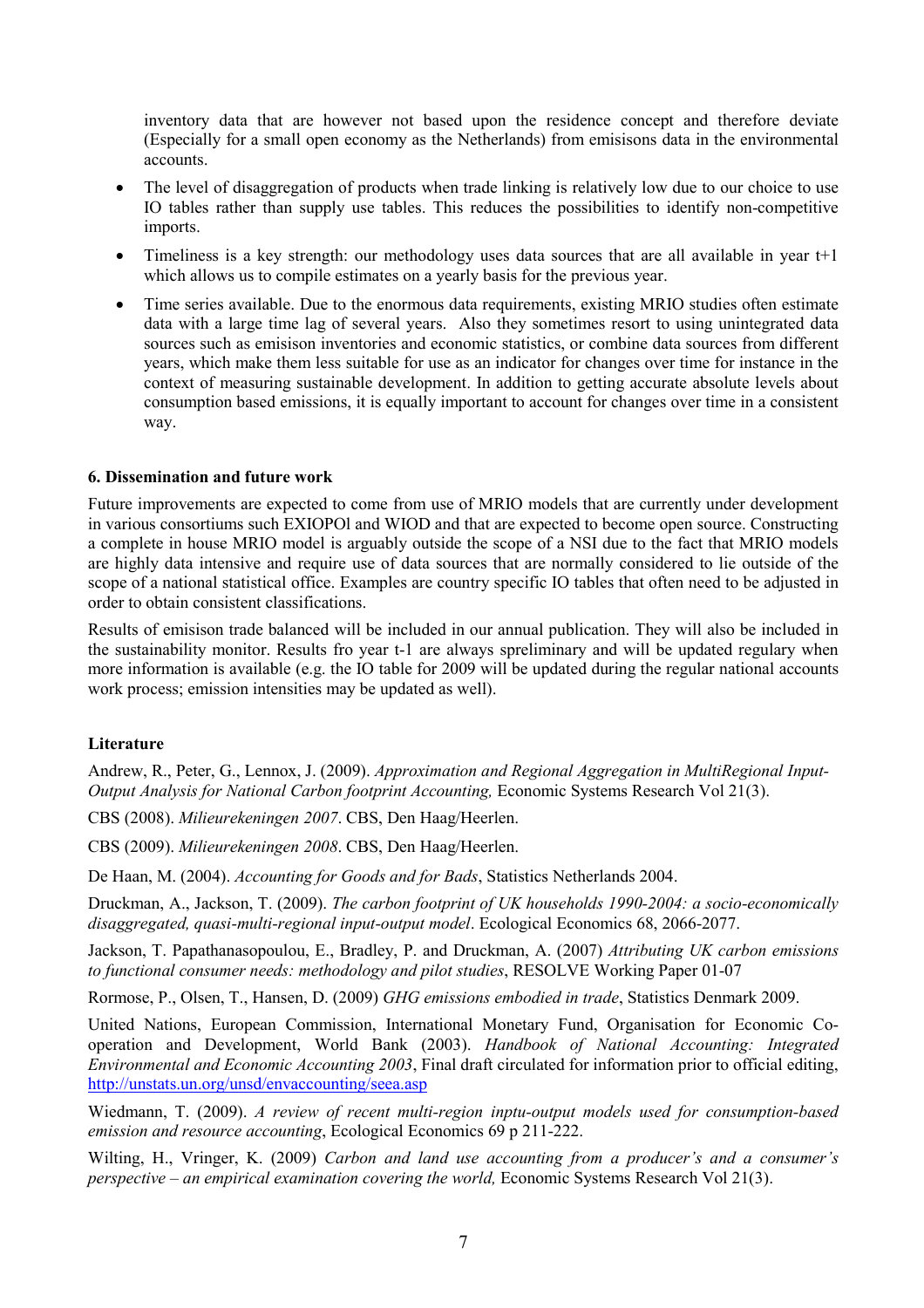#### **Annex 1 Single region IO model in the limit**

We can quickly see that the used model reduces to a single region model (what Andrew *et al* call a domestic technology assumption) by assuming that  $e_2 = e_1$ . Applying this to formula 1 we obtain:

$$
v^{c_1} = e_1 \Big[ (I - A_1)^{-1} d_1 + (I - A_2)^{-1} M_1 (I - A_1)^{-1} d_1 + (I - A_2)^{-1} f_2 \Big]
$$

If we now substitute the following identity:

$$
I = (I - A_2)(I - A_2)^{-1}
$$
 we derive:  

$$
v^{c_1} = e_1(I - A_2)^{-1}[(I - A_2)(I - A_1)^{-1}d_1 + M_1(I - A_1)^{-1}]d_1 + (I - A_2)^{-1}f_2
$$

If we now make the additional assumption that  $A_2 = A_1 + M_1$  the term between brackets reduces to the identity matrix and we therefore obtain (see also de Haan 2004):

$$
v^{c_1} = e_1(I - A_1 - M_1)^{-1}(d_1 + f_2)
$$

which we will denote as  $e1*LDI*Y$ ih (or FD\_DI) where LDI is the Leontief inverse including imports.

The indirect emissions behind consumption that occur abroad can therefore be obtained by taking the difference between FD\_DI and FD\_D (the difference between the large system including imports and the domestic system). The difference can also be understood in terms of production chain length. Whereas FD\_D estimated domestic indirect emissions and essentially cuts the chain at the border, FD\_DI includes emissions that accrue over the whole chain including the part that lies abroad.

We therefore see that in the limit, our model reduces to a single region model.